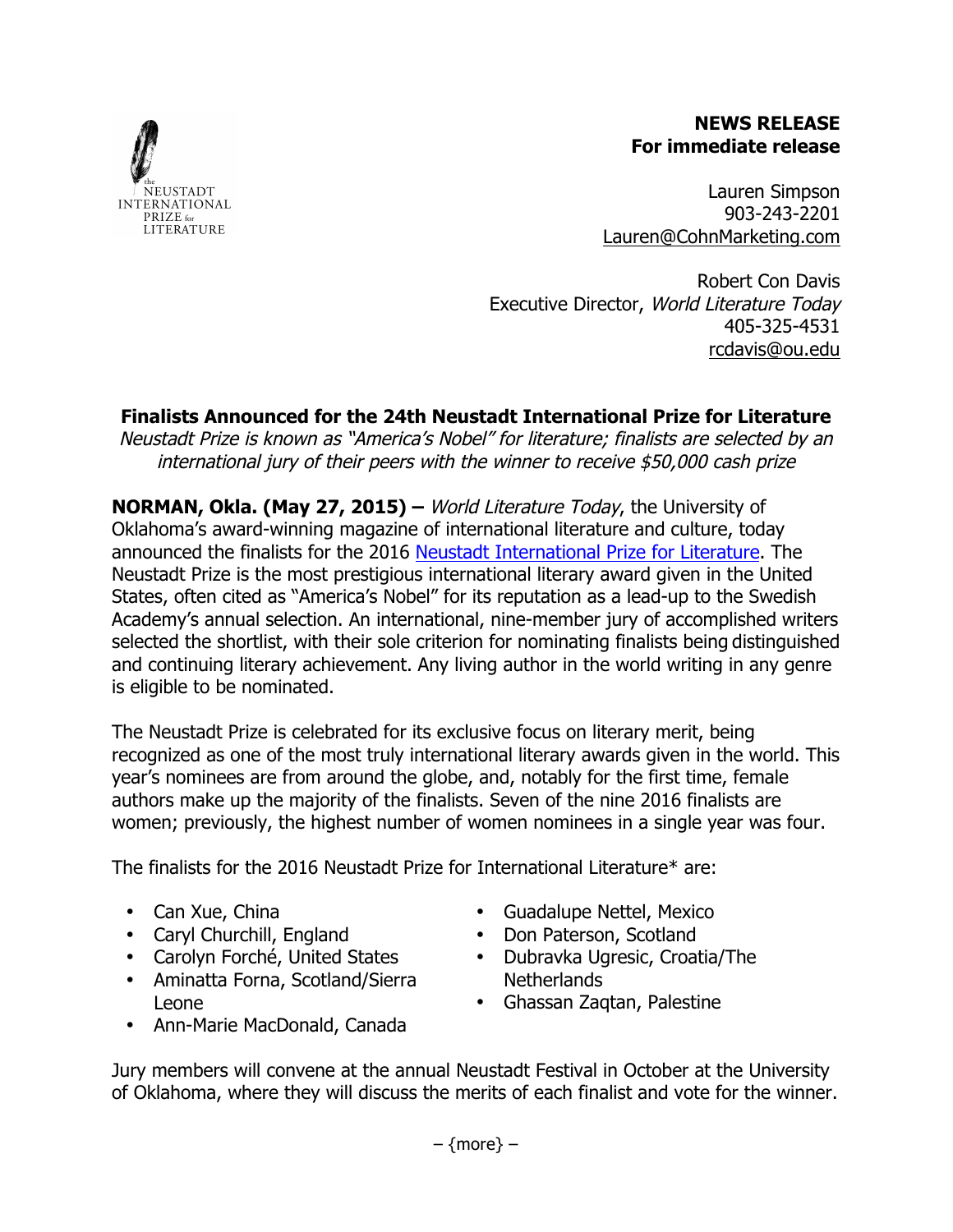The 2016 laureate, who will be announced at the festival's closing banquet, will receive \$50,000, a replica of an eagle feather cast in silver, a certificate of recognition and the next year's Neustadt Festival hosted in his or her honor.

The Neustadt Prize was first given in 1970 to Italian poet Giuseppe Ungaretti. Notable winners have included Nobel Prize in Literature recipients Gabriel García Márquez (1972), Czeslaw Milosz (1978), Octavio Paz (1982) and Tomas Tranströmer (1990) as well as many well-known novelists, poets and playwrights. The 2014 Neustadt laureate was Mia Couto of Mozambique, who was recently shortlisted for the highly regarded Man Booker International Prize.

\*Full finalist bios are attached to this release.

###

### **About the Neustadt International Prize for Literature**

The Neustadt International Prize for Literature is a \$50,000 biennial prize funded by a generous endowment from the Neustadt family of Ardmore, Oklahoma, and Dallas. The Neustadt Prize is the first international literary award of its scope to originate in the United States and is one of the very few international prizes for which poets, novelists and playwrights are equally eligible. The charter of the award stipulates that the Neustadt Prize be conferred solely on the basis of literary merit, and each laureate is chosen by a jury of writers that World Literature Today convenes on the University of Oklahoma campus.

#### **About World Literature Today**

Founded in 1927, World Literature Today is the University of Oklahoma's award-winning magazine of international literature and culture. The mission of World Literature Today is to serve the international, state and university communities by achieving excellence as a literary publication, a sponsor of literary prizes and a cultural center for students. Now in its ninth decade of continuous publication, World Literature Today has been recognized by the Nobel Prize committee as one of the "best edited and most informative literary publications" in the world, and was recently called "an excellent source of writings from around the globe by authors who write as if their lives depend on it" (Utne Reader).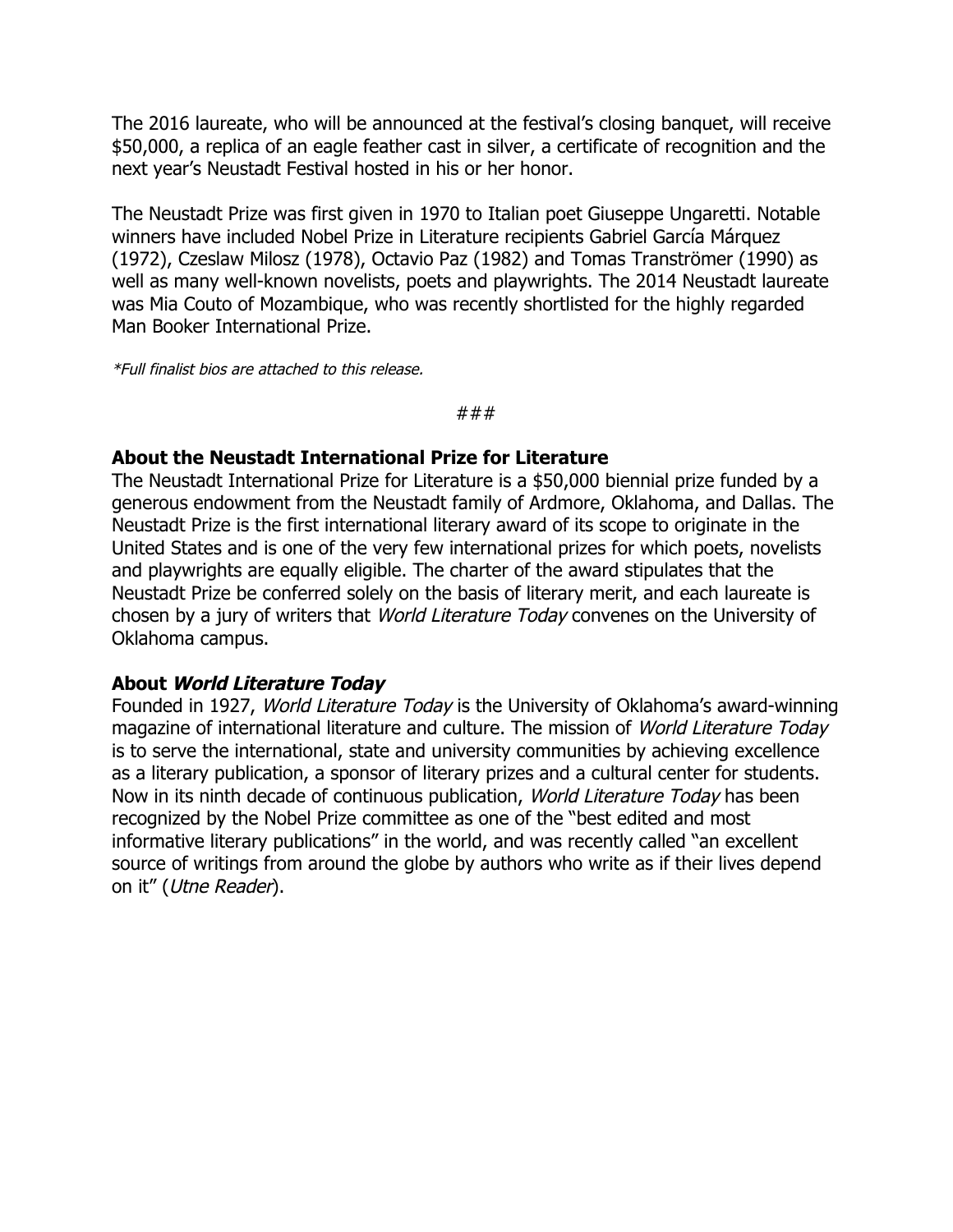## **Finalists Biographies**

#### **Can Xue**

Can Xue (Deng Xiaohua), whose pseudonym in Chinese means both "the dirty snow that refuses to melt" and "the purest snow at the top of a high mountain," was born in 1953 in Changsha City, Hunan Province, China. She lived in Changsha until 2001, when she and her husband relocated to Beijing. Regarded as one of the most experimental writers in the world, Can Xue describes her works as "soul literature" or "life literature." She is the author of numerous short story collections and four novels. Seven of her works have been published in English, and she also has published books of commentary on Borges, Shakespeare, Dante, Goethe, Calvino, Kafka and Bruno Schulz. Can Xue says all of her works are experiments in which she takes herself as the subject. **Nominated by: Porochista Khakpour / Work: Five Spice Street**

### **Caryl Churchill**

Playwright Caryl Churchill was born in September 1938 in London and grew up in the Lake District in Montreal. She was educated at Lady Margaret Hall, Oxford, where she drafted her first play. That play would be first staged in 1958, winning an award at the Sunday Times' National Union of Students Drama Festival. Following, she would write a number of plays for BBC radio, The Judge's Wife for BBC Television, and her first professional stage production, Owners, premiered at the Royal Court Theatre in London in 1972. She would go on to become Resident Dramatist at the Royal Court (1974– 1975) before her play Serious Money (1987) would win the Evening Standard Award for "Best Comedy of the Year" and the Laurence Olivier / BBC Award for "Best New Play." Churchill has authored more than a dozen plays in total and has also published translations for works such as Seneca's Thyestes (2001). Her most recent work is Drunk Enough to Say I Love You? (2006), which premiered at the Royal Court Theatre. She lives in London and is often regarded as one of the most influential playwrights of the modern era.

## **Nominated by: Jordan Tannahill / Work: A Number**

#### **Carolyn Forché**

Carolyn Forché was born in Detroit in 1950. She is the author of five books of poetry and has been distinguished with the Yale Younger Poets Award, Lamont Selection of the Academy of American Poets, Los Angeles Times Book Award and Robert Creeley Award. She also has been a finalist for the National Book Critics Circle Award. In 2004, she was named a trustee of the Griffin Trust for Excellence in Poetry, Canada's premier award for poetry. Her fellowships have included the National Endowment for the Arts, a John Simon Guggenheim Fellowship, and a Lannan Foundation Fellowship. Beyond her writing career, Forché has dedicated herself to advancing human rights, being recognized with the Edita and Ira Morris Hiroshima Foundation Award for Peace and Culture in 1998 for her work. Forché is currently a professor of English and director of the Lannan Center for Poetics and Social Practice at Georgetown University.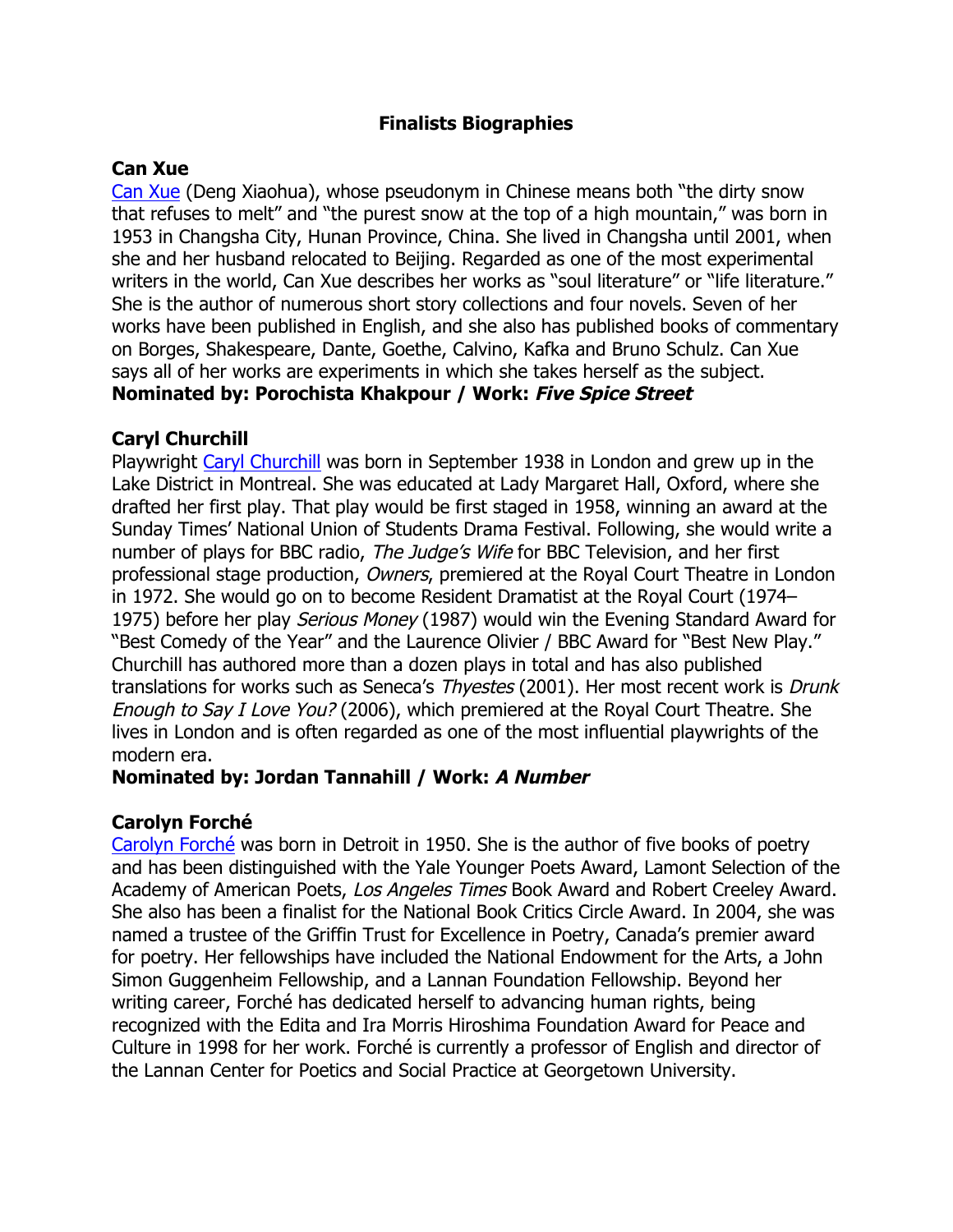## **Nominated by: Valzhyna Mort / Work: Selections from In the Lateness of the World (forthcoming) and other poems**

## **Aminatta Forna**

Aminatta Forna was born in Scotland, raised in Sierra Leone and Britain, and now lives in London. She is the award-winning author of the novels The Hired Man, The Memory of Love and Ancestor Stones. In 2014, she received Yale University's Donald Windham– Sandy M. Campbell Literature Prize. In addition to her novels, she has published short stories and was a finalist for the 2010 BBC National Short Story Award. Her essays and articles have appeared in *Granta, The Times, The Observer* and *Voque* magazine. Forna is a fellow and council member of the Royal Society of Literature and sits on the board of the National Theatre of Great Britain, the general committee of the Royal Literary Fund, and the council of the Caine Prize for African Writing. She has acted as a judge for a number of literary prizes and was most recently a judge for the 2013 Man Booker International Prize. Forna is currently a professor of creative writing at Bath Spa University, and she published her memoir, The Devil That Danced on the Water, in 2002.

# **Nominated by: Mukoma Wa Ngugi / Work: The Memory of Love**

## **Ann-Marie MacDonald**

Ann-Marie MacDonald is an author, actress and playwright. She was born in Baden Sölingen, in the former West Germany. After graduating from the National Theatre School of Canada, MacDonald moved to Toronto where she immersed herself in the vibrant alternative theatre scene. Her first solo-authored play, Goodnight Desdemona (Good Morning Juliet), was honored with the Chalmers Award, the Governor General's Award and the Canadian Authors' Association Award. Her later dramatic works have earned several Dora Awards, including "Outstanding New Musical" for Anything That Moves. In 1996, MacDonald's first novel, Fall on Your Knees, was shortlisted for the Giller Prize, won the People's Choice Award and was given the Canadian Booksellers Association's Libris Award for "Fiction Book of the Year." MacDonald's second novel, The Way the Crow Flies, became an international bestseller, finalist for the Giller Prize and a Good Morning America Book Club pick. Her latest novel, Adult Onset, was published in 2014. Also a celebrated stage actress, she is currently working with director Alisa Palmer and musician Torquil Campbell on an adaptation of Shakespeare's *Hamlet* for the Stratford Festival. MacDonald lives in Toronto and Montreal with her family. **Nominated by: Padma Viswanathan / Work: Fall on Your Knees**

# **Guadalupe Nettel**

Born in Mexico City in 1973, Guadalupe Nettel is a prolific Mexican author and a regular contributor to both Spanish- and French-language magazines. In 2006, she was voted one of the 39 most important Latin American writers under the age of 39 at the Bogotá Hay Festival. She is now based in Barcelona, where she works as a translator and holds writing seminars and workshops on Potential Literature. She is the author of several acclaimed works, including novels and short stories. Her recognitions include the Premio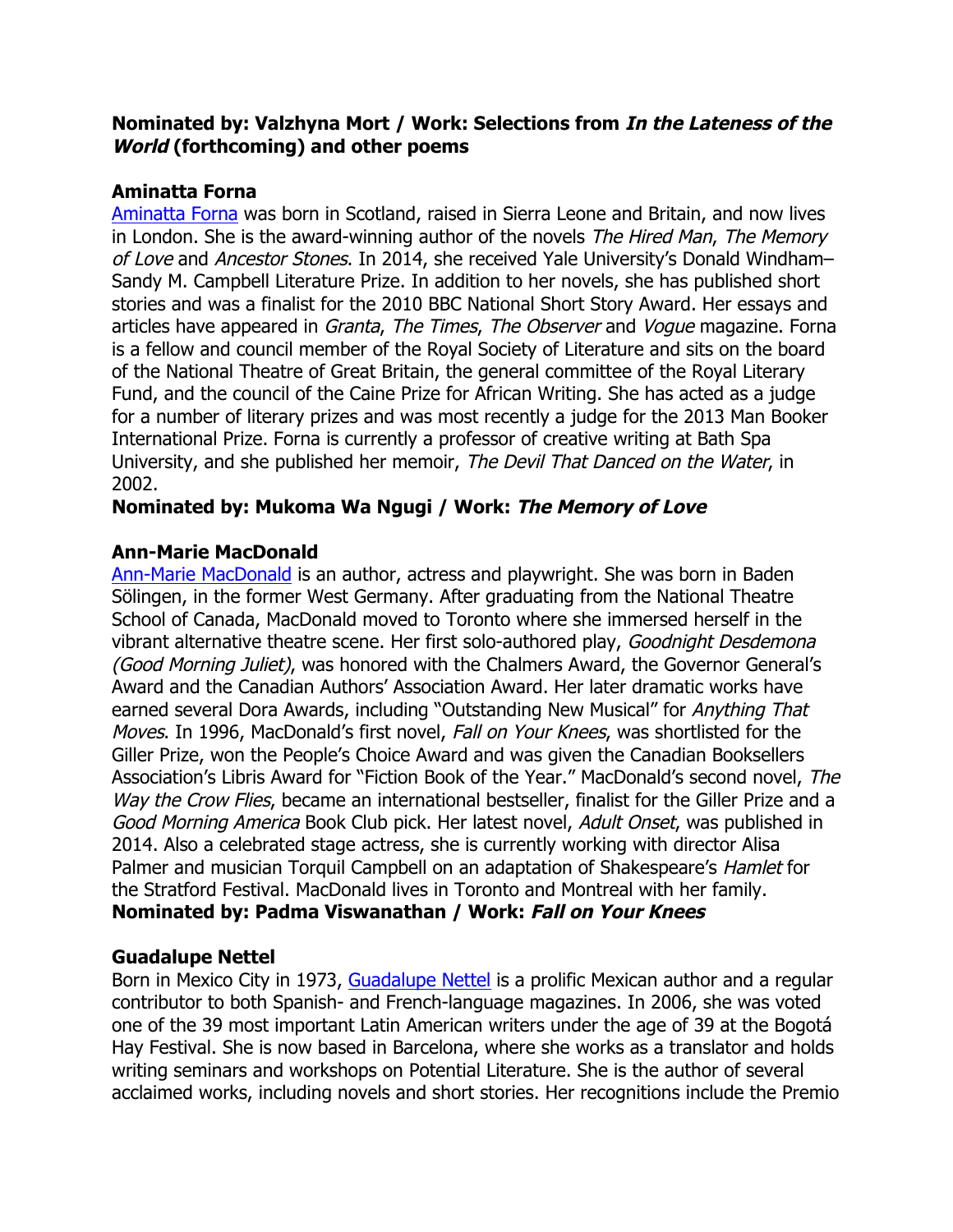Antonin Artaud, the Gilbert Owen Short Story Prize and being named a finalist for the Premio Herralde, one of Spain's most famous literary awards.

# **Nominated by: Valeria Luiselli / Work: The Body Where I Was Born**

# **Don Paterson**

Don Paterson was born in Dundee, Scotland, in 1963. He moved to London in 1984 to pursue a career as a jazz musician and began writing poetry at this same time. It was in the poetry that he found his true passion, and he has published numerous collections since. His works have won several awards, including the Forward Prize for "Best First Collection," Whitbread Poetry Prize, Geoffrey Faber Memorial Award and the T. S. Eliot Prize. Most recently, he won the Queen's Gold Medal for Poetry in 2010. He has also published two books of aphorisms, the compendium Best Thought, Worst Thought and has edited several anthologies. He is a fellow of both the Royal Society of Literature and the English Association. As well as poetry and aphorism, he has written drama for radio and theatre, including the melodrama The Land of Cakes for Dundee Rep, a collaborative work with composer Gordon McPherson. Paterson was honored by Queen Elizabeth II as an Officer of the Most Excellent Order of the British Empire in 2008. **Nominated by: Amit Majmudar / Work: Rain**

# **Dubravka Ugresic**

Dubravka Ugresic is one of Europe's most distinctive novelists and essayists, with her work marked by a combination of irony and compassion. In 1991, as war broke out in the former Yugoslavia, Ugresic took a firm antiwar stance, critically dissecting Croatian and Serbian nationalism as well as the stupidity and criminality of war. Her activism made her a target for nationalist journalists, politicians and public figures, leading to a prolonged public ostracism and persistent media harassment that would cause her to leave Croatia. In her exile that in time became her emigration, Ugresic's works – many of which detail the disintegration of her Yugoslav homeland and the fall of the Berlin Wall – rose in prominence, eventually being translated into more than 20 languages. She has been the recipient of several recognitions, most recently as a finalist for the National Book Critics Circle Award for Criticism in 2011 and as the winner of the 2012 Jean Améry Essay Prize. Her newest collection of essays is *Europe in Sepia*. Ugresic lives in Amsterdam.

## **Nominated by: Alison Anderson / Work: The Museum of Unconditional Surrender**

# **Ghassan Zaqtan**

Born near Bethlehem, Ghassan Zaqtan is a Palestinian poet, novelist and editor. Writing in Arabic, he has authored numerous poetry collections, the novel Describing the Past and the play The Narrow Sea, which was recognized at the 1994 Cairo Festival. He has been awarded the Griffin Trust for Excellence in Poetry, Canada's highest poetry honor, and the National Medal of Honor in recognition of his contributions to Arabic and Palestinian literature. He has also edited the Palestine Liberation Organization's literary magazine, *Bayader*, as well as the poetry journal Al-Soua'ra and the literary page of the